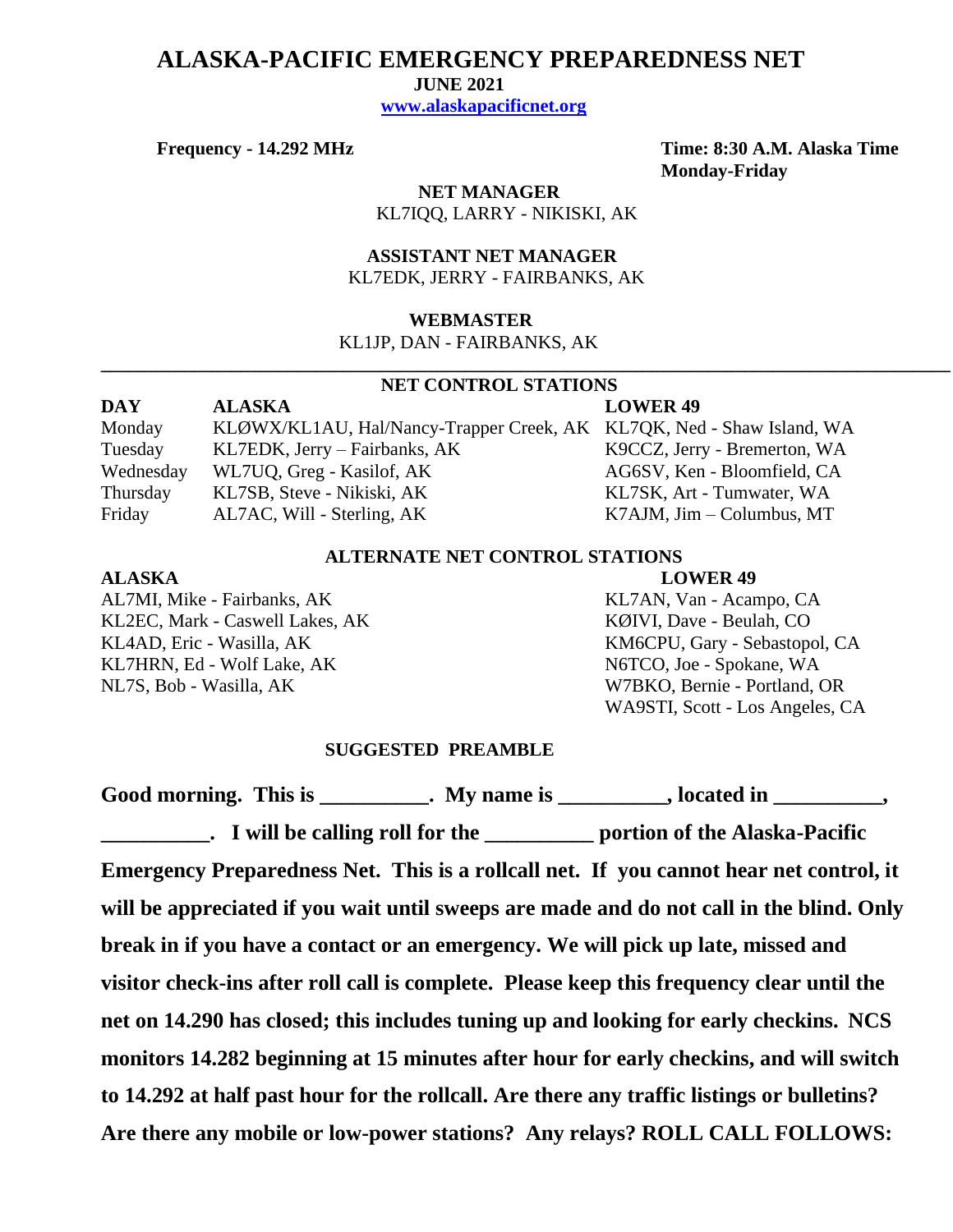|              | <b>LOWER 49 - JUNE 2021</b> |                     | <b>DATE</b> | <b>DATE</b> | <b>DATE</b> | <b>DATE</b> | <b>DATE</b> | <b>DATE</b> |
|--------------|-----------------------------|---------------------|-------------|-------------|-------------|-------------|-------------|-------------|
| <b>KL7AN</b> | Van                         | Acampo, CA          |             |             |             |             |             |             |
| KJ6LJK       | Richard                     | Angels Camp, CA     |             |             |             |             |             |             |
| KL4QG        | Joe                         | Annapolis, MD       |             |             |             |             |             |             |
| N6TEZ        | AI                          | Anza, CA            |             |             |             |             |             |             |
| KL7HM        | Hugh                        | Apache Junction, AZ |             |             |             |             |             |             |
| N6WAS        | Ron                         | Arroyo Grande, CA   |             |             |             |             |             |             |
| W7ZF         | Herb                        | Bellevue, WA        |             |             |             |             |             |             |
| W7SCY        | Bob                         | Bend, OR            |             |             |             |             |             |             |
| <b>KØIVI</b> | Dave                        | Beulah, CO          |             |             |             |             |             |             |
| AG6SV        | Ken                         | Bloomfield, CA      |             |             |             |             |             |             |
| K9CCZ        | Jerry                       | Bremerton, WA       |             |             |             |             |             |             |
| KL7AB        | <b>Bob</b>                  | Chehalis, WA        |             |             |             |             |             |             |
| N7ZYS        | Neil                        | Chewelah, WA        |             |             |             |             |             |             |
| K7AJM        | Jim                         | Columbus, MT        |             |             |             |             |             |             |
| K7OOS        | Harold                      | Coos Bay, OR        |             |             |             |             |             |             |
| W7BBA        | $\text{Jim}`$               | Cottage Grove, OR   |             |             |             |             |             |             |
| VE6NL        | Neal                        | Empress, AB         |             |             |             |             |             |             |
| W7RMH        | Rick                        | Everett, WA         |             |             |             |             |             |             |
| W7ADB        | John                        | Federal Way, WA     |             |             |             |             |             |             |
| AF7MU        | <b>Rusty</b>                | Florence, OR        |             |             |             |             |             |             |
| KA6WAG       | Robert                      | Florence, OR        |             |             |             |             |             |             |
| K7LWF        | Lyman                       | Gig Harbor, WA      |             |             |             |             |             |             |
| W7ISP        | Mike                        | Ione, WA            |             |             |             |             |             |             |

 $\overline{\mathcal{N}}$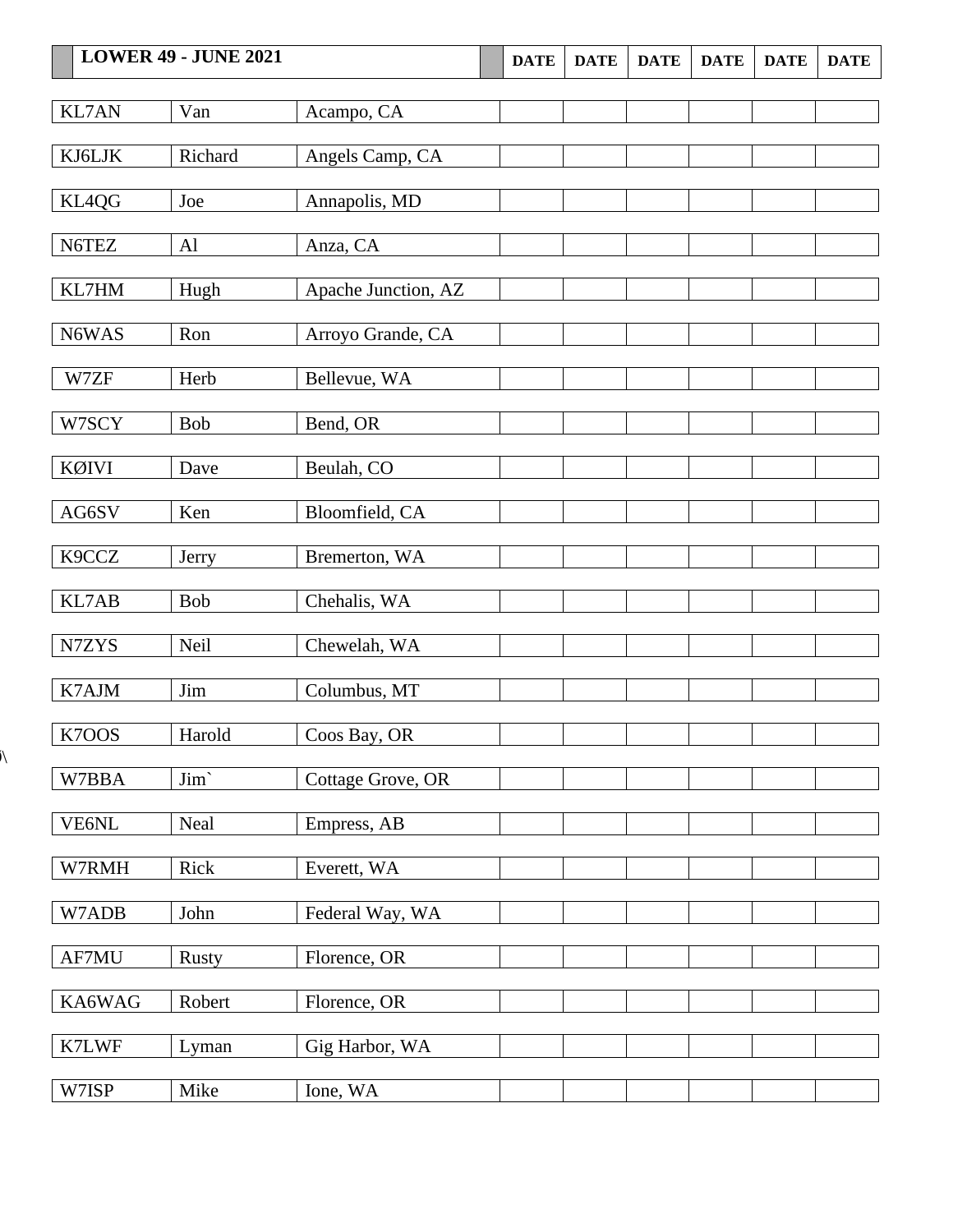| KF7WI         | Dwight     | Kelso, WA         |  |  |  |
|---------------|------------|-------------------|--|--|--|
| AD6RH         | Jeff       | Livermore, CA     |  |  |  |
| W7DRT         | Don        | Longbranch, WA    |  |  |  |
| WA9STI        | Scott      | Los Angeles, CA   |  |  |  |
|               |            |                   |  |  |  |
| <b>KA7ZEM</b> | Jerry      | Mesa, AZ          |  |  |  |
| KF7RCO        | Roeland    | Phoenix, AZ       |  |  |  |
| K6YBV         | <b>Bob</b> | Placerville, CA   |  |  |  |
| VE7OFA        | Robert     | Port Alberni, BC  |  |  |  |
| W7BKO         | Bernie     | Portland, OR      |  |  |  |
| KJ7IGS        | Paul       | Port Orchard, WA  |  |  |  |
| <b>KB7PYF</b> | Charlie    | Poulsbo, WA       |  |  |  |
|               |            |                   |  |  |  |
| KX6Q          | Les        | Redding, CA       |  |  |  |
| N6BOW         | Doug       | Redding, CA       |  |  |  |
| KM6OWL        | Mark       | San Jose, CA      |  |  |  |
| K7GU          | Karl       | Santa, ID         |  |  |  |
| KM6PRP        | Henry      | Santa Barbara, CA |  |  |  |
| K7SK          | Steve      | Seattle, WA       |  |  |  |
| KM6CPU        | Gary       | Sebastopol, CA    |  |  |  |
|               |            |                   |  |  |  |
| KL7QK         | Ned        | Shaw Island, WA   |  |  |  |
| N6TCO         | Joe        | Spokane, WA       |  |  |  |
| AK7YT         | Glenn      | Stockton, CA      |  |  |  |
| WA6PWP        | Bill       | Stockton, CA      |  |  |  |
| <b>KL1KW</b>  | Dave       | Tacoma, WA        |  |  |  |
| KL7IZH        | Steve      | Tonasket, WA      |  |  |  |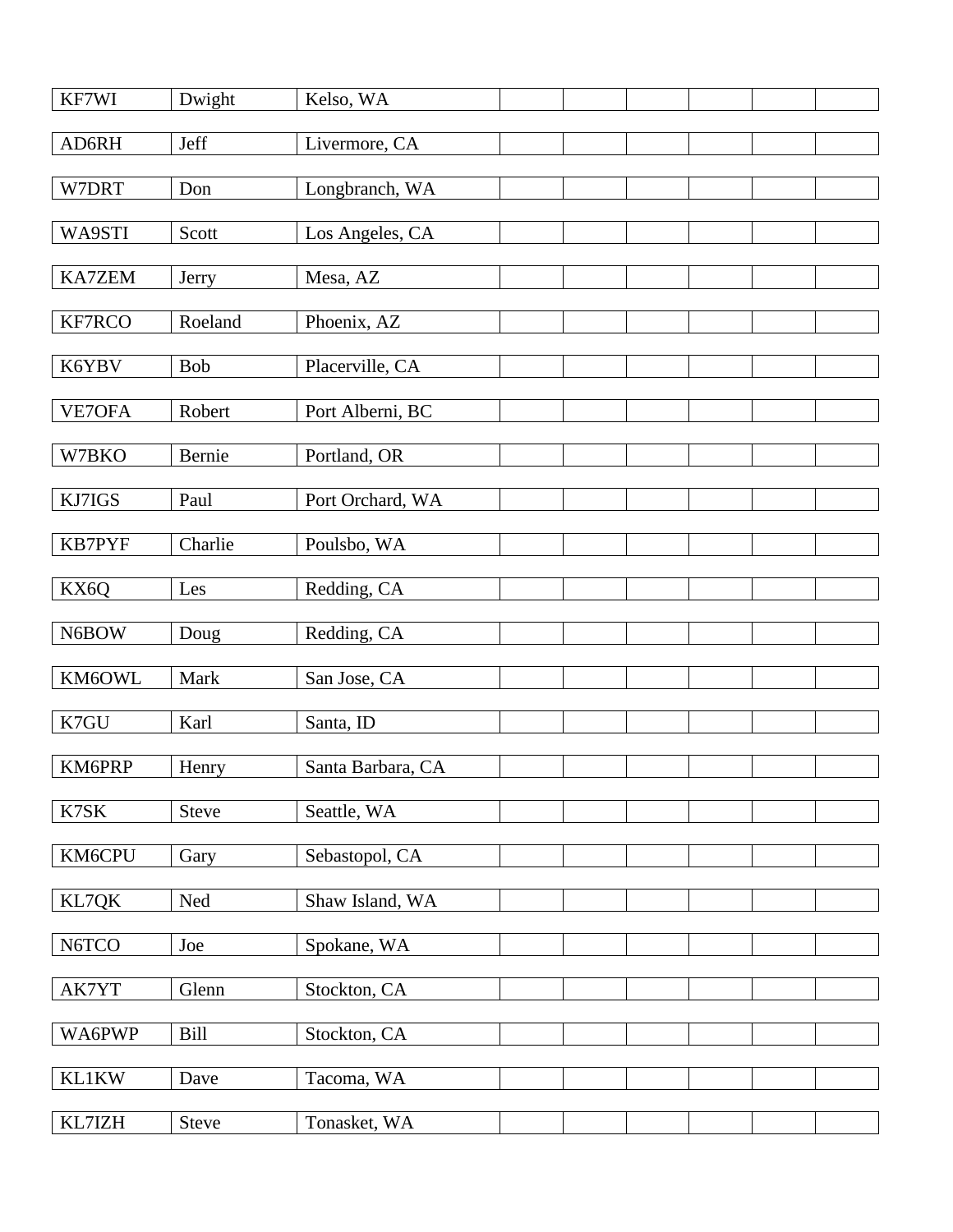| W7OZM<br>Troutdale, OR<br>Randy                                                                                |             |             |             |
|----------------------------------------------------------------------------------------------------------------|-------------|-------------|-------------|
| $\text{KL}7\text{SK}$<br>Art<br>Tumwater, WA                                                                   |             |             |             |
| $\text{KL7LL}$<br>Valley, WA<br>John                                                                           |             |             |             |
| KA7ZQW<br>Vancouver, WA<br>Terry                                                                               |             |             |             |
| W6SGJ<br>Dick<br>Vancouver, WA                                                                                 |             |             |             |
| WX8OH<br>Warren<br>W. Lafayette, OH                                                                            |             |             |             |
| W7UMX<br><b>MARS</b><br>Whidbey Island, WA                                                                     |             |             |             |
| W9JDW<br>Jim<br>Washington, IN                                                                                 |             |             |             |
|                                                                                                                |             |             |             |
| <b>LOWER 49 TOTAL</b>                                                                                          |             |             |             |
| TOTAL CHECK-INS (INCLUDING VISITORS)                                                                           |             |             |             |
| <b>TOTAL FORMAL TRAFFIC</b>                                                                                    |             |             |             |
|                                                                                                                |             |             |             |
| VISITORS - LOWER 49 - JUNE 2021<br><b>DATE</b><br><b>DATE</b><br><b>DATE</b><br><b>LOCATION</b><br><b>NAME</b> | <b>DATE</b> | <b>DATE</b> | <b>DATE</b> |
| <b>STATION</b>                                                                                                 |             |             |             |
|                                                                                                                |             |             |             |
|                                                                                                                |             |             |             |
|                                                                                                                |             |             |             |
|                                                                                                                |             |             |             |
|                                                                                                                |             |             |             |
|                                                                                                                |             |             |             |
|                                                                                                                |             |             |             |
|                                                                                                                |             |             |             |
|                                                                                                                |             |             |             |
|                                                                                                                |             |             |             |
|                                                                                                                |             |             |             |
|                                                                                                                |             |             |             |
|                                                                                                                |             |             |             |
|                                                                                                                |             |             |             |
|                                                                                                                |             |             |             |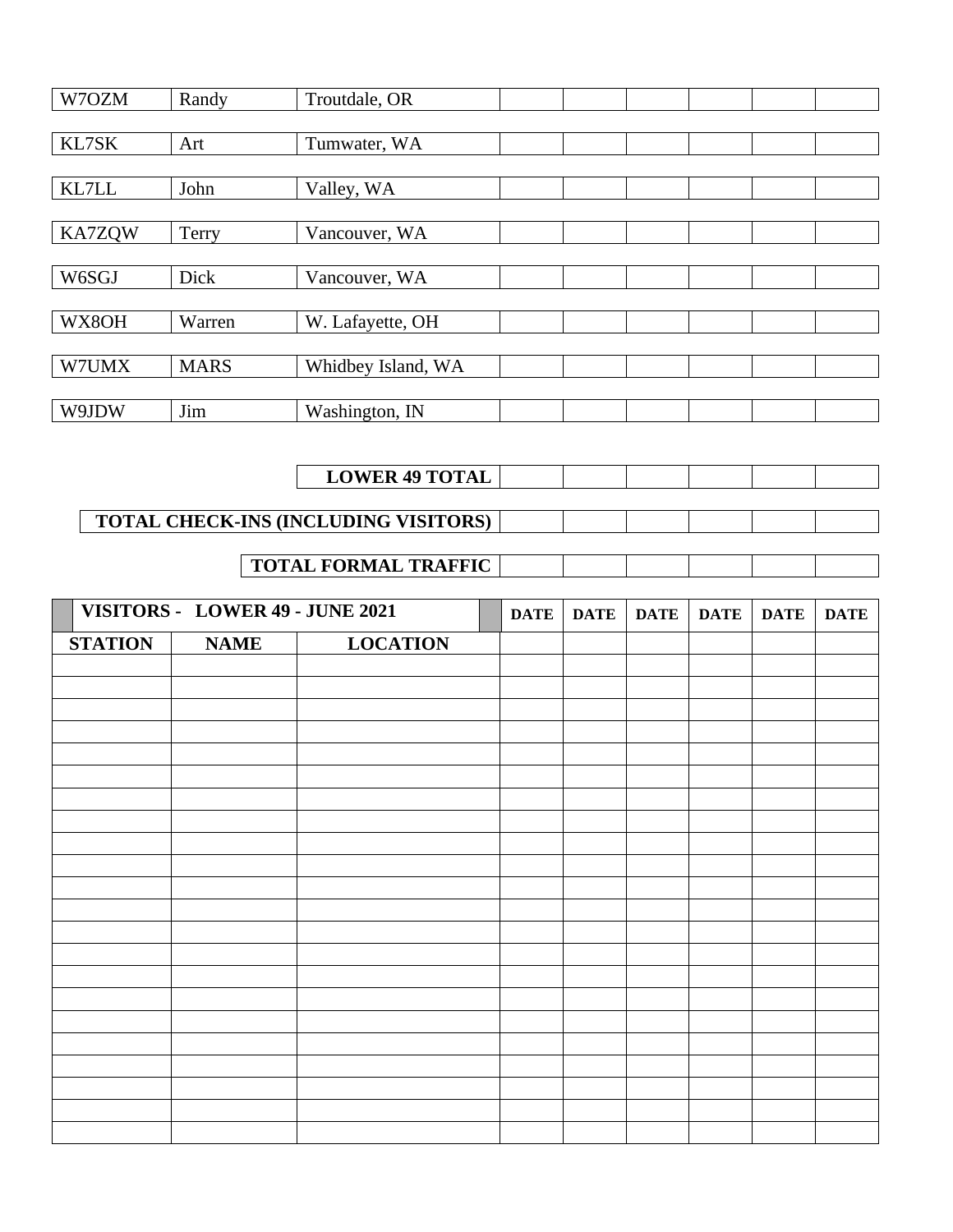|               | <b>ALASKA - JUNE 2021</b> |                   | <b>DATE</b> | <b>DATE</b> | <b>DATE</b> | <b>DATE</b> | <b>DATE</b> | <b>DATE</b> |
|---------------|---------------------------|-------------------|-------------|-------------|-------------|-------------|-------------|-------------|
| <b>ALØU</b>   | Art                       | Anchorage, AK     |             |             |             |             |             |             |
| KL7ICB        | John                      | Anchorage, AK     |             |             |             |             |             |             |
| KL7QZ         | John                      | Anchorage, AK     |             |             |             |             |             |             |
| KL7YK         | Ron                       | Anchorage, AK     |             |             |             |             |             |             |
| KL4EH         | Jeff                      | Anchor Point, AK  |             |             |             |             |             |             |
| NL7SP         | Ken                       | Bethel, AK        |             |             |             |             |             |             |
| KL7WG         | Bill                      | Big Lake, AK      |             |             |             |             |             |             |
| KL2EC         | Mark                      | Caswell Lakes, AK |             |             |             |             |             |             |
| KL2GS         | Mac                       | Central, AK       |             |             |             |             |             |             |
| <b>KL7AAR</b> | Jason                     | Clam Gulch, AK    |             |             |             |             |             |             |
| AL7C          | Justin                    | Copper Center, AK |             |             |             |             |             |             |
| AL7MI         | Mike                      | Fairbanks, AK     |             |             |             |             |             |             |
| AL7Y          | Scott                     | Fairbanks, AK     |             |             |             |             |             |             |
| <b>KL4LQ</b>  | Gene                      | Fairbanks, AK     |             |             |             |             |             |             |
| KL7EBF        | Bob                       | Fairbanks, AK     |             |             |             |             |             |             |
| KL7EDK        | Jerry                     | Fairbanks, AK     |             |             |             |             |             |             |
| <b>KL7FQQ</b> | Rose                      | Fairbanks, AK     |             |             |             |             |             |             |
| WL7GX         | Jerry                     | Fairbanks, AK     |             |             |             |             |             |             |
| KL2PM         | Rick                      | Glacier View, AK  |             |             |             |             |             |             |
| KL2UH         | Ernie                     | Gustavus, AK      |             |             |             |             |             |             |
| KL7YXF        | Lynn                      | Haines, AK        |             |             |             |             |             |             |
| KL4RH         | Allan                     | Homer, AK         |             |             |             |             |             |             |
| N7UTV         | Fred                      | Homer, AK         |             |             |             |             |             |             |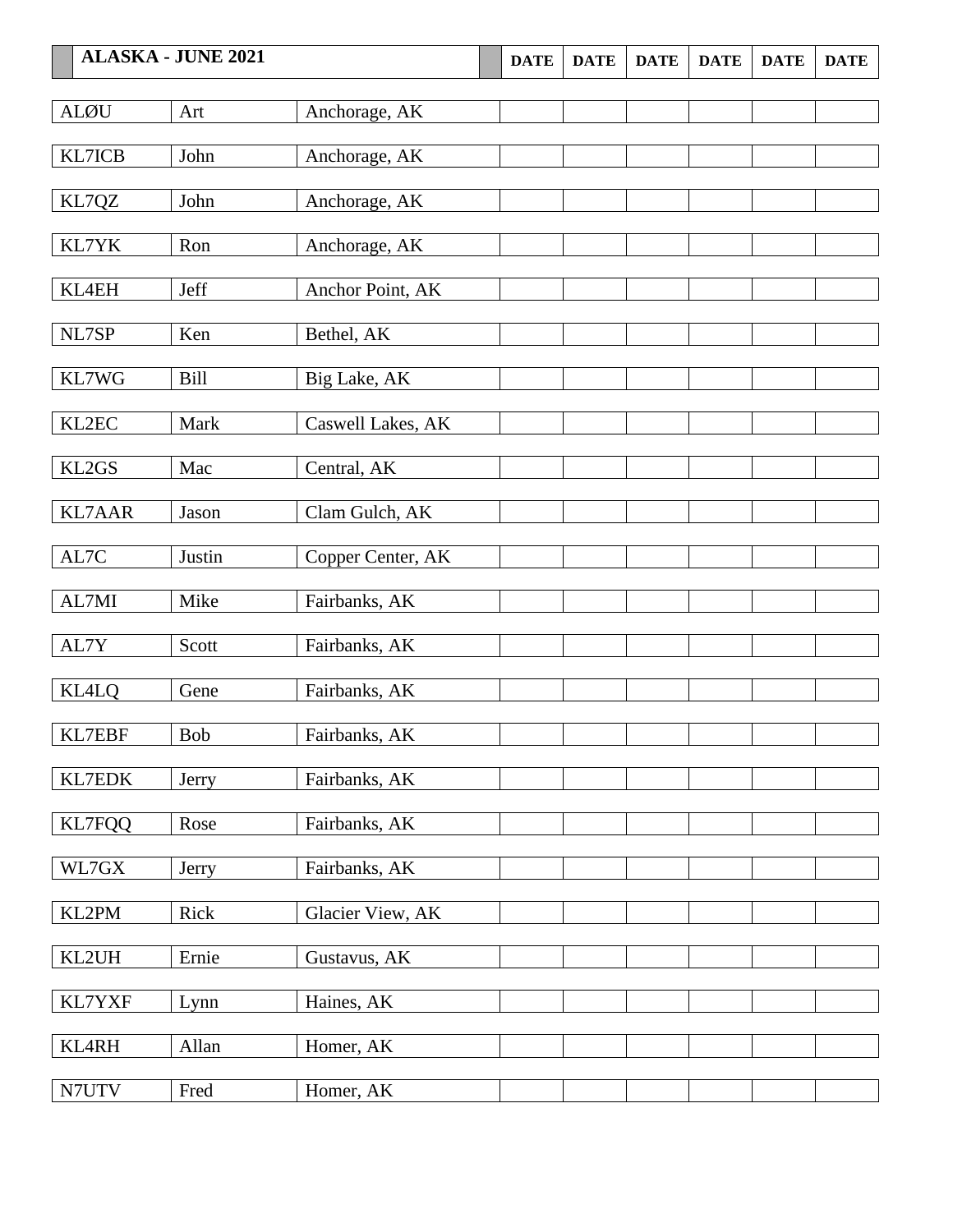| NL7WK          | Tom                    | Homer, AK                      |  |  |  |
|----------------|------------------------|--------------------------------|--|--|--|
| WL7FH          | Debbie                 | Homer, AK                      |  |  |  |
|                |                        |                                |  |  |  |
| WL7PM          | Dean                   | Homer, AK                      |  |  |  |
|                |                        |                                |  |  |  |
| <b>KLØQZ</b>   | Glenn                  | Juneau, AK                     |  |  |  |
| KL7IWC         |                        | Juneau, AK                     |  |  |  |
|                | Larry                  |                                |  |  |  |
| KL7JJB         | Delores                | Juneau, AK                     |  |  |  |
|                |                        |                                |  |  |  |
| NL3A           | <b>Bill</b>            | Juneau, AK                     |  |  |  |
|                |                        |                                |  |  |  |
| WL7BKA         | Dave                   | Juneau, AK                     |  |  |  |
|                |                        |                                |  |  |  |
| WL7UQ          | Greg                   | Kasilof, AK                    |  |  |  |
| WL7UR          | Karen                  | Kasilof, AK                    |  |  |  |
|                |                        |                                |  |  |  |
| KL7RHJ         | Bill                   | Kenai, AK                      |  |  |  |
|                |                        |                                |  |  |  |
| KL4CA<br>KL4CB | Saunya<br>Allen        | Ketchikan, AK<br>Ketchikan, AK |  |  |  |
|                |                        |                                |  |  |  |
| KL7GIH         | Chris                  | Ketchikan, AK                  |  |  |  |
|                |                        |                                |  |  |  |
| KL7NC          | Bob                    | Ketchikan, AK                  |  |  |  |
|                |                        |                                |  |  |  |
| NL7LL          | Gary                   | Ketchikan, AK                  |  |  |  |
|                |                        |                                |  |  |  |
| WL7AUV         | Leroy                  | Ketchikan, AK                  |  |  |  |
| ┍═             |                        |                                |  |  |  |
| WL7N           | Mark                   | Ketchikan, AK                  |  |  |  |
| AL7LW          |                        |                                |  |  |  |
| AL7LX          | Larry<br><b>Brenda</b> | Nikiski, AK<br>Nikiski, AK     |  |  |  |
|                |                        |                                |  |  |  |
| KL7IQQ         | Larry                  | Nikiski, AK                    |  |  |  |
|                |                        |                                |  |  |  |
| KL7SB          | Steve                  | Nikiski, AK                    |  |  |  |
|                |                        |                                |  |  |  |
| <b>KL7JHR</b>  | Dennis                 | Ninilchik, AK                  |  |  |  |
| KL7KL          | Martha                 | Ninilchik, AK                  |  |  |  |
|                |                        |                                |  |  |  |
| KL7JFT         | Don                    | Palmer, AK                     |  |  |  |
| KL2FA          | Carol                  | Palmer, AK                     |  |  |  |
|                |                        |                                |  |  |  |
| N7FXX          | Claude                 | Palmer, AK                     |  |  |  |
|                |                        |                                |  |  |  |
| WL7UL          | John                   | Peters Creek, AK               |  |  |  |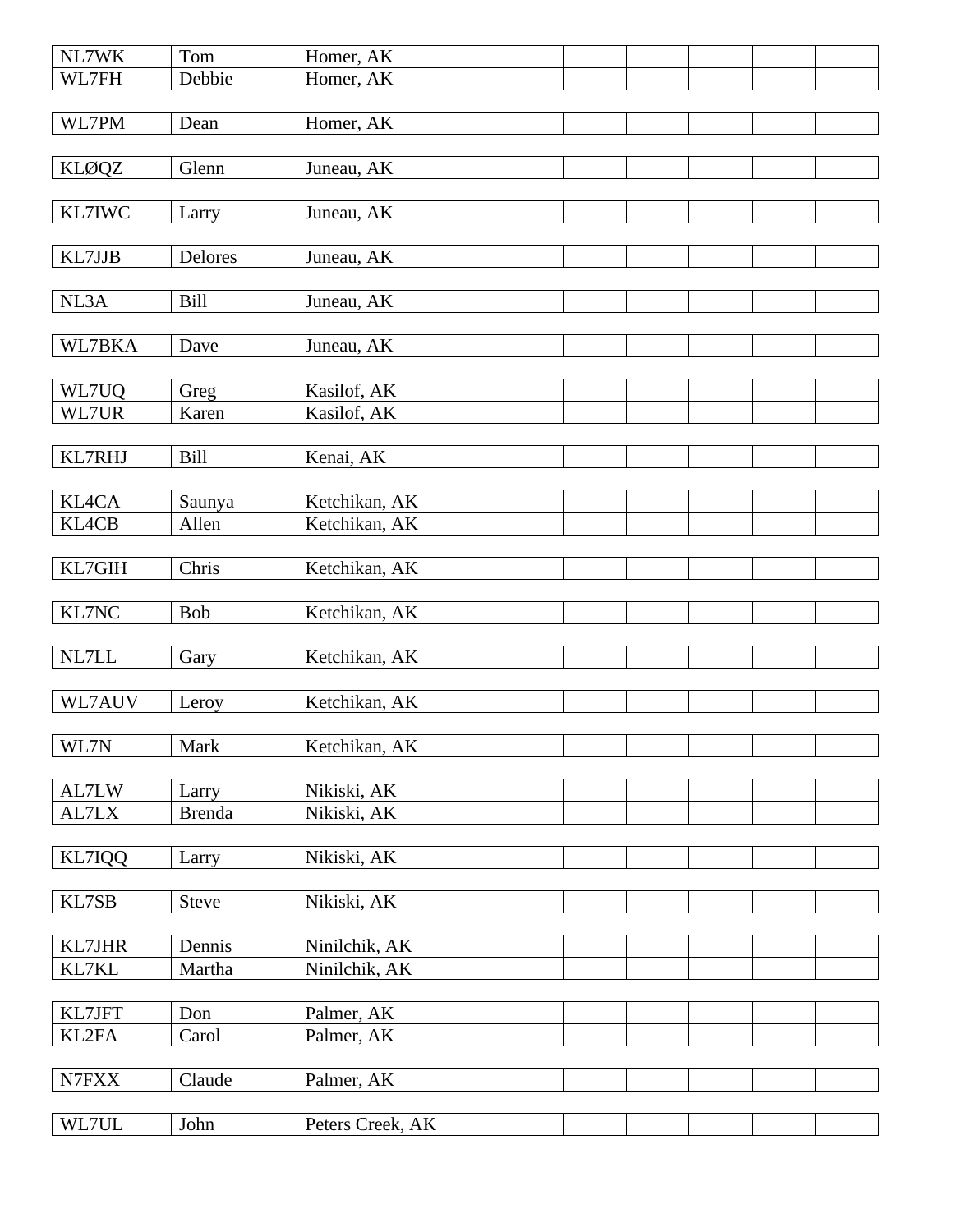| <b>KE7FXM</b> | Jimmy       | Prince of Wales Isl., AK             |  |
|---------------|-------------|--------------------------------------|--|
| KL3TC         | Tom         | Soldotna, AK                         |  |
|               |             |                                      |  |
| <b>WA1FVJ</b> | <b>ED</b>   | Soldotna, AK                         |  |
|               |             |                                      |  |
| AL7AC         | <b>Will</b> | Sterling, AK                         |  |
| KL3CV         | Tim         | Sterling, AK                         |  |
|               |             |                                      |  |
| <b>KL7NN</b>  | Skip        | Sterling, AK                         |  |
| WL7UP         | Ward        | Sterling, AK                         |  |
|               |             |                                      |  |
| <b>KLØWX</b>  | Hal         | Trapper Creek, AK                    |  |
| <b>KL1AU</b>  | Nancy       | Trapper Creek, AK                    |  |
| <b>KL7HRO</b> | Dennis      |                                      |  |
|               |             | Two Rivers, AK                       |  |
| KL1IO         | Jim         | Valdez, AK                           |  |
|               |             |                                      |  |
| KL4AD         | Eric        | Wasilla, AK                          |  |
| KL5AX         | Mike        | Wasilla, AK                          |  |
|               |             |                                      |  |
| <b>KL7ILA</b> | Mike        | Wasilla, AK                          |  |
| <b>KL7IRE</b> | Zanna       | Wasilla, AK                          |  |
| NL7S          | Bob         | Wasilla, AK                          |  |
|               |             |                                      |  |
| N7MVR         | Paul        | Willow, AK                           |  |
|               |             |                                      |  |
| <b>KL7HRN</b> | Ed          | Wolf Lake, AK                        |  |
| NL7QT         | Don'        | Wrangell, AK                         |  |
| <b>KLØVW</b>  | Bonnie      | Wrangell, AK                         |  |
|               |             |                                      |  |
|               |             | <b>ALASKA TOTAL</b>                  |  |
|               |             | TOTAL CHECK-INS (INCLUDING VISITORS) |  |
|               |             |                                      |  |
|               |             | <b>TOTAL FORMAL TRAFFIC</b>          |  |